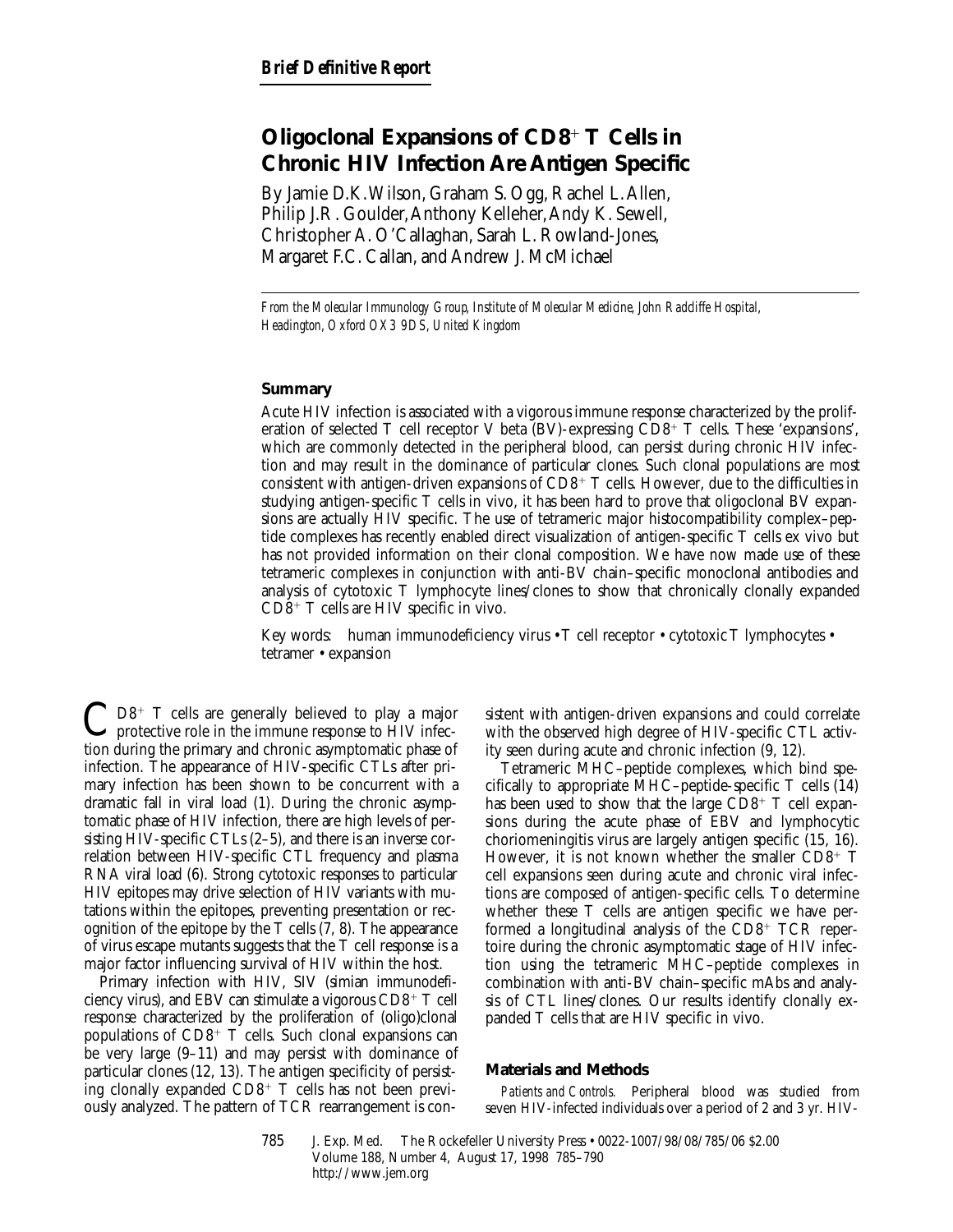uninfected individuals,  $<$ 35-yr-old, were used as controls. Three patients were studied in detail: patient 003 (HLA A2, A3, B7, B51), a long term nonprogressor; patient 868 (HLA A2, A24, B27, B35), a progressor; and patient 065 (HLA A1, A2, B8, B44), a slow progressor.

*Isolation and Fractionation of Lymphocyte Preparations.* PBMCs were isolated from peripheral blood by Ficoll-Hypaque density gradient centrifugation.  $CD8^+$  T cells were negatively selected from PBMCs using anti-CD4 conjugated dynabeads (Dynal UK Ltd., Wirral, UK). A2-Gag–specific cells were selected from PBMCs using dynabeads indirectly conjugated to HLA A2–SLYNT-VATL complexes.

*Cytofluorimetric Analysis.* Two- and three-color staining of PBMCs and CTL lines/clones were carried out as previously described (17) using a combination of the following: a panel of anti–human TCR BV chain–specific mAbs, a second layer rabbit anti–mouse directly conjugated to FITC (DAKO Ltd., High Wycombe, Buckinghamshire, UK), PE-conjugated (DAKO Ltd.) HLA A2 or B27 MHC–peptide tetrameric complexes, an anti-CD8 mAb directly conjugated to PE, and an anti-CD8 mAb directly conjugated to Tricolor (Caltag Labs., San Francisco, CA). The panel of anti–human TCR BV chain–specific mAbs formed part of the TCR antibody workshop (18) and included the following: E2.2E7.2 (BV2); 8F10 (BV3); IMMU157 (BV5S1); MH3-2 (BV5S2); OT145 (BV6S5); 3G5D5 (BV7.1); JR2 (BV8); AMKB1-2 (BV9); S511 (BV12); H131 (BV13S1); C1 (BV17); ELL1.4 (BV20); IG125 (BV21S3); IMMU546 (BV22); and HUT787 (BV23). The nomenclature used for the TCR BV elements is as described by Arden et al. (19). Samples were analyzed on a  $FACS^{\circledast}$  using the CELLQUEST software (Becton Dickinson, San Jose, CA).

*Production of Tetrameric MHC–Peptide Complexes.* Soluble peptide–MHC tetramers were produced as previously described (15) for HLA A2 and HLA B27. The HLA A2 peptide ligands were SLYNTVATL (p17Gag 77-85) and ILKEPVHGV (Pol 476-484) (20, 21). The B27 peptide ligand was KRWIIMGLNK (p24Gag 263–272) (22).

*Molecular Cloning and Sequencing of TCR BV Chains.* mRNA was extracted and first strand cDNA synthesis was carried out as previously described (16). The cDNA was used as a template in PCR reactions using a 3' CB primer (CGTTTGTCGTCGAC-CTCCT TCCCATTCACC) and a 5' BV primer using the same PCR conditions previously described  $(17)$ . The 5' BV primers were as follows: BV3, GTCTCTAGAGAGAAGAAGAGCGC; BV5S1, CTCGGCCCTTTATCTTTG; BV5S2, ATAAGAATG-CGGCCGCCAGGCCCTGGGTCAGGGGCC; BV8, ATA-AGAATGCGGCCGCCGCTACTTTAACAACAACGTTCCG; B21S3, ATAAGAATGCGGCCGCCGCGCAGATCCTGGGAG-AGGGCC. The PCR products were purified and cloned, and plasmid DNA was extracted as previously described (13). Double-stranded sequencing was performed using T7 DNA polymerase (Amersham Pharmacia Biotech, Little Chalfont, Buckinghamshire, UK).

### **Results and Discussion**

*The Chronic Asymptomatic Stage of HIV Infection Is Associated with Expansions of Specific BV Families of the CD8*<sup>1</sup> *TCR Repertoire.* To determine whether the chronic asymptomatic stage of HIV infection is associated with expansions of  $CD8^+$  BV families, freshly isolated PBLs from HIVinfected individuals were analyzed using 14 human TCR BV–specific mAbs. Seven individuals were studied, all of

whom had seroconverted at least 5 yr previously. In all seven patients, expansions of particular TCR BV chains were found in the  $CD8<sup>+</sup> TCR$  repertoire. Results for three individuals are shown in Table 1. Some of the expansions were large: in patient 065,  $11.21\%$  of CD8<sup>+</sup> T cells expressed BV22, compared with  $3.1\%$  ( $\pm$  1.68 SD) in the controls. It was common to see more than one BV expansion in these patients. For example, patient 868 had significant expansions in BV13S1 and BV21S3 (Table 1). In contrast, the percentage of use of each BV chain by  $CD8^+$  T cells from 10 healthy controls analyzed fell within a narrow range (data not shown).

The CD8<sup>+</sup> BV Expansions Are (Oligo)clonal and May Per*sist for At Least 2 yr.* To determine whether the restricted  $CD8^+$  BV T cell expansions persisted, the  $CD8^+$  TCR repertoires of three patients were reanalyzed two more times over a period of 2 or 3 yr. We found that all the BV expansions seen in patients 868 and 065 had persisted for 2 yr, whereas the expansion seen in patient 003 had persisted for  $>3$  yr (data not shown). In some cases, the expression levels of the expanded  $CD8^+$  BV cells had increased or showed a transient increase. For example, the BV8 expansions of 7.65% seen in patient 003 transiently increased to 17.5% only to fall again to 7.5% over a period of 3 yr. In addition, new  $CD8$ <sup>+</sup> BV expansions were found in all three patients: patient 868 exhibited a new expansion in BV8, patient 003 had a new expansion in BV13S1, and patient 065 had a new expansion in BV8 and BV20 (data not shown).

| Table 1.                                                         | The CD8 <sup>+</sup> TCR Repertoire of Three HIV-infected |  |  |  |
|------------------------------------------------------------------|-----------------------------------------------------------|--|--|--|
| Individuals during the Chronic Asymptomatic Stage of the Disease |                                                           |  |  |  |

| TCR BV          | 868* | $065*$ | 003 <sup>‡</sup> | Controls $(s.d.)^s$ |
|-----------------|------|--------|------------------|---------------------|
| 2               | 5.03 | 4.15   | 6.56             | 5.52(1.67)          |
| 3               | 2.99 | 3.31   | 2.26             | 4.33(2.18)          |
| 5S <sub>2</sub> | 3.62 | 2.00   | 5.67             | 3.25(0.83)          |
| 6S <sub>5</sub> | 2.02 | 2.02   | 3.16             | 1.77(1.34)          |
| 7S1             | 1.93 | 1.00   | 2.24             | 1.59(0.79)          |
| 8               | 3.59 | 6.86   | 7.65             | 4.48(0.94)          |
| 9               | 4.04 | 0.71   | 2.16             | 2.16(0.63)          |
| 12              | 1.71 | 1.54   | 1.75             | 2.24(1.13)          |
| 13S1            | 5.79 | 12.69  | 4.79             | 1.92(1.04)          |
| 17              | 3.51 | 6.8    | 4.77             | 6.91(2.05)          |
| 20              | 2.82 | 4.0    | 2.99             | 1.62(0.84)          |
| 21S3            | 7.44 | 7.02   | 3.76             | 2.44(0.43)          |
| 22              | 4.96 | 11.21  | 4.27             | 3.1(1.68)           |
| 23              | 1.59 | 1.59   | 3.27             | 2.79(1.35)          |
|                 |      |        |                  |                     |

\*Percentage of  $CD8$ <sup>+</sup> T cells in 1996.

 ${}^{1}$ Percentage of CD8<sup>+</sup> T cells in 1995.

 $\mathbb P$ ercentage of CD8<sup>+</sup> T cells stained with mAbs specific for human TCR BV chains shown. Expansions  $\geq$  mean  $+$  3 SD are shown in bold. §Data from 10 HIV-uninfected controls.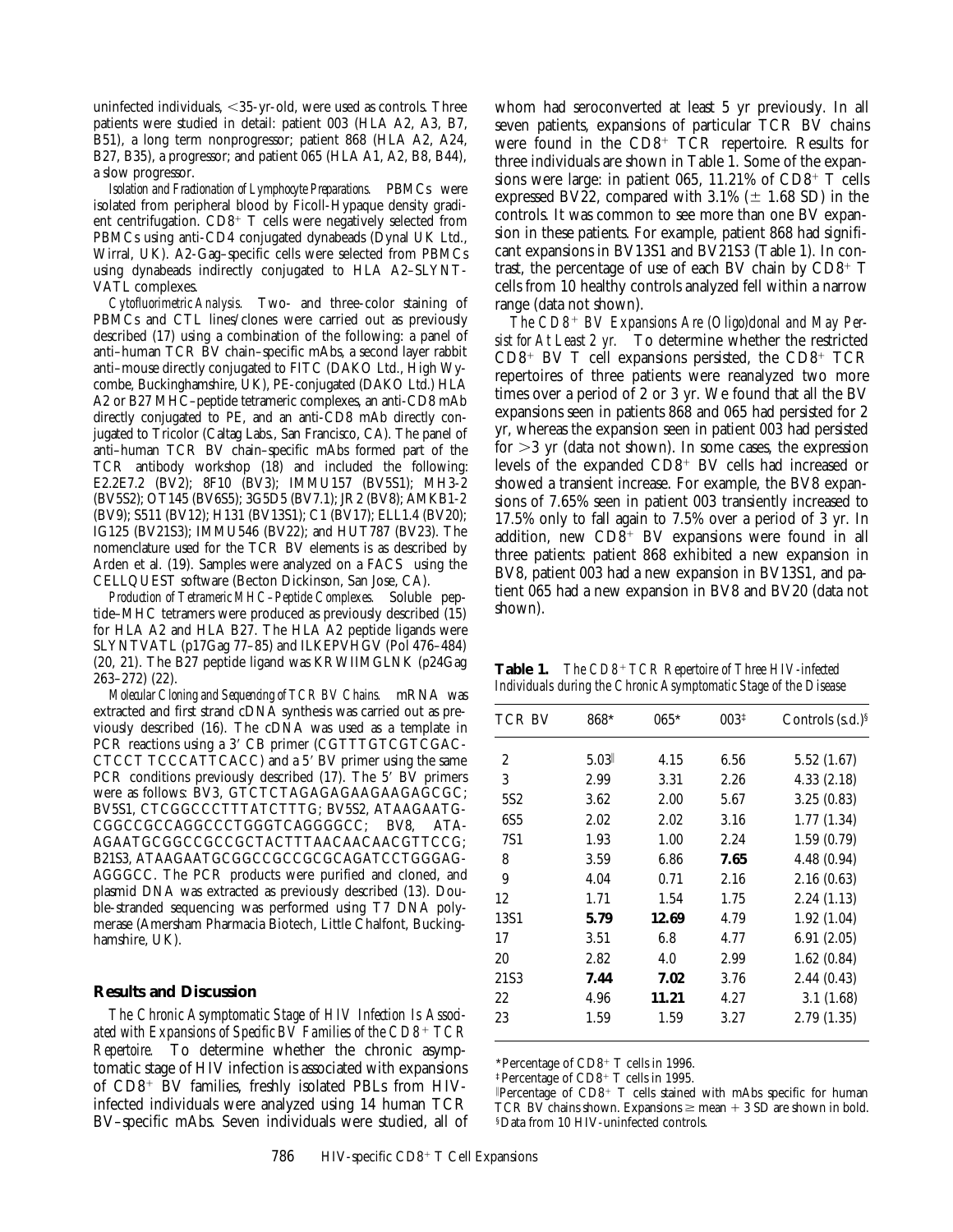**Table 2.** *The Amino Acid Sequences of the CDR3 Regions of TCR BV Chains from CD8*<sup>1</sup> *PBL Expansions over a Period of 2 yr*

|     | Patient TCR BV |  | CDR <sub>3</sub>                      | BL. |  | 1996 1998 |  |  |
|-----|----------------|--|---------------------------------------|-----|--|-----------|--|--|
| 868 |                |  | 21S3 CAS SLSLAVQNNEQF FG 2S1 7/8 0/10 |     |  |           |  |  |
|     |                |  | 21S3 CAS SLSLGSSDNELF FG 2S1 0/8 5/10 |     |  |           |  |  |
| 003 | 8              |  | CAS SSDRSDQQPQH FG 1S5 11/11 4/15     |     |  |           |  |  |

To determine the clonality of these persisting expansions we derived the sequences of the CDR3 regions of some of the expanded TCRs. The BV21S3 expansion of 7.44%  $(2.44 \pm 0.43\%$  SD in controls) in patient 868 was clonal with seven out of the eight transcripts being identical (Table 2). In patient 003, the BV8 expansion of 17.5% (4.48  $\pm$ 0.94% SD in controls) was also clonal, representing 11 out of 11 transcripts sequenced (Table 2). We derived the sequences of these TCR  $\beta$  chains 2 yr later. In patient 868, the original BV21S3 clonotype had been replaced by a new clonotype that had similarity to the old. The CDR3 length of this new clonotype is identical to the old clonotype. Furthermore, many of the amino acids in the CDR3 region are identical, and the BJ chain used is the same (Table 2). In patient 003, the BV8 clonotype was found to persist but at a lower frequency than first found (Table 2). Thus, (oligo)clonal  $CD8^+$  T cell expansions can persist during the chronic asymptomatic stage of HIV infection for at least 2 yr.

The persistence of these oligoclonal  $CD8^+$  T cell expansions is most consistent with them being antigen driven, although a restricted TCR repertoire is not necessarily related to HIV pathogenesis, since oligoclonal expansions have been reported in normal individuals (17, 23). Also, BV-expanded T cells could be a result of cell division by cross-reactive antigens or through proliferation due to cytokine-mediated bystander activation (24–26). However, oligoclonal expansions are much more common in HIVinfected individuals than in young, healthy controls, and

recent studies using MHC–peptide tetrameric complexes have shown that the majority of expanded  $CD8^+$  T cells are antigen specific during acute EBV and lymphocytic choriomeningitis virus infection (15, 16).

*The Same TCRs of Cultured CTL Lines/Clones Are Expanded In Vivo.* To determine whether these expanded  $\rm BV$  chains seen in the  $\rm CD8^+$  TCR repertoire were HIV specific, the BV usage of CTL lines and clones derived from these patients were analyzed.

In some cases, the dominant BV chain used by a CTL line was also expanded in the PBL. For example, in patient 003 the dominant receptor used by an A2-Gag–specific CTL line was found to be BV8, which at its highest expression level represented 17.5% of the  $CD8^+$  T cells in this patient. In patient 868, a B27-Gag–specific CTL line primarily used BV13S1 and again this was expanded in the PBL of this patient. However, in some cases the dominant BV chain used by a CTL line/clone was not expanded in the PBLs of these patients as assessed by anti–BV-specific mAbs. An A2-Gag–specific CTL clone derived from patient 868 was found to express the BV5S2 chain that represented between 3.62 and 4.18% of  $CD8^+$  T cells over the course of 2 yr in this patient and as such is not greater than three standard deviations above the mean staining of  $CD8^+$  BV5S2 T cells in control populations  $(3.25 \pm 0.83\% \text{ SD})$ . BV5S2 was also found to be the dominant receptor of another B27- Gag–specific CTL line taken from this patient. In patient 065, the dominant BV receptor used by an A2-Pol–specific CTL line was BV3, representing between 2.24 and 3.97% of  $CD8<sup>+</sup>$  T cells, and again this was not expanded in the PBL of this patient using the above criteria  $(4.33 \pm 2.18\%)$ SD in controls). An A2-Gag clone derived from patient 003 was found to express the BV5S1 chain, which made up 2.63% of  $CD8^+$  T cells in this patient is also not classified as an expansion (2.98  $\pm$  0.92% SD in controls).

The sequences of the dominant  $TCR$   $\beta$  chains used by these CTL lines/clones were found to be monoclonal (Table 3). The same TCR  $\beta$  chains were also sequenced from the PBLs of these patients and in all cases the clonotype of

|         |             | TCR BV chain of CTL line/clone |     |                   |    | TCR In PBL |                   |                   |                  |                   |
|---------|-------------|--------------------------------|-----|-------------------|----|------------|-------------------|-------------------|------------------|-------------------|
| Patient | Specificity | BV                             |     | CDR <sub>3</sub>  |    | BJ         | 1996              |                   |                  | 1998              |
| 868     | $A2-Gag^*$  | 5S <sub>2</sub>                | CAS | SDTVSYEQY         | FG | 2S7        | $7/15^{\ddagger}$ | 3.62 <sup>8</sup> | $4/9^{\ddagger}$ | 4.18 <sup>§</sup> |
|         | B27-Gag     | 5S <sub>2</sub>                | CAS | TGSQPQSYEQY       | FG | 2S7        | 0/15              | 3.62              | 1/9              | 4.18              |
| 003     | $A2-Gag*$   | 5S1                            | CAS | <b>SFDSGNSPLH</b> | FG | 1S6        | N/D               | N/D               | 7/14             | 2.63              |
|         | $A2-Gag$    | 8                              | CAS | SSDRSDQPQH        | FG | 1S5        | 12/12             | 17.5              | 4/15             | 7.5               |
| 065     | $A2-Pol$    | 3                              | CAS | <b>SFVVSPDTQY</b> | FG | 1S1        | N/D               | 3.31              | 3/9              | 3.97              |

**Table 3.** *The Amino Acid Sequences of the CDR3 Regions from CTL Lines or Clones Derived from Chronically Infected HIV Patients*

\*Designates a CTL clone.

‡The transcript frequency of the frequency of the CTL clonotype present in the PBL of each patient in 1996 and 1998.

 $\S$ Percentage of CD8<sup>+</sup> T cells stained with mAbs specific for the human TCR BV chains is shown.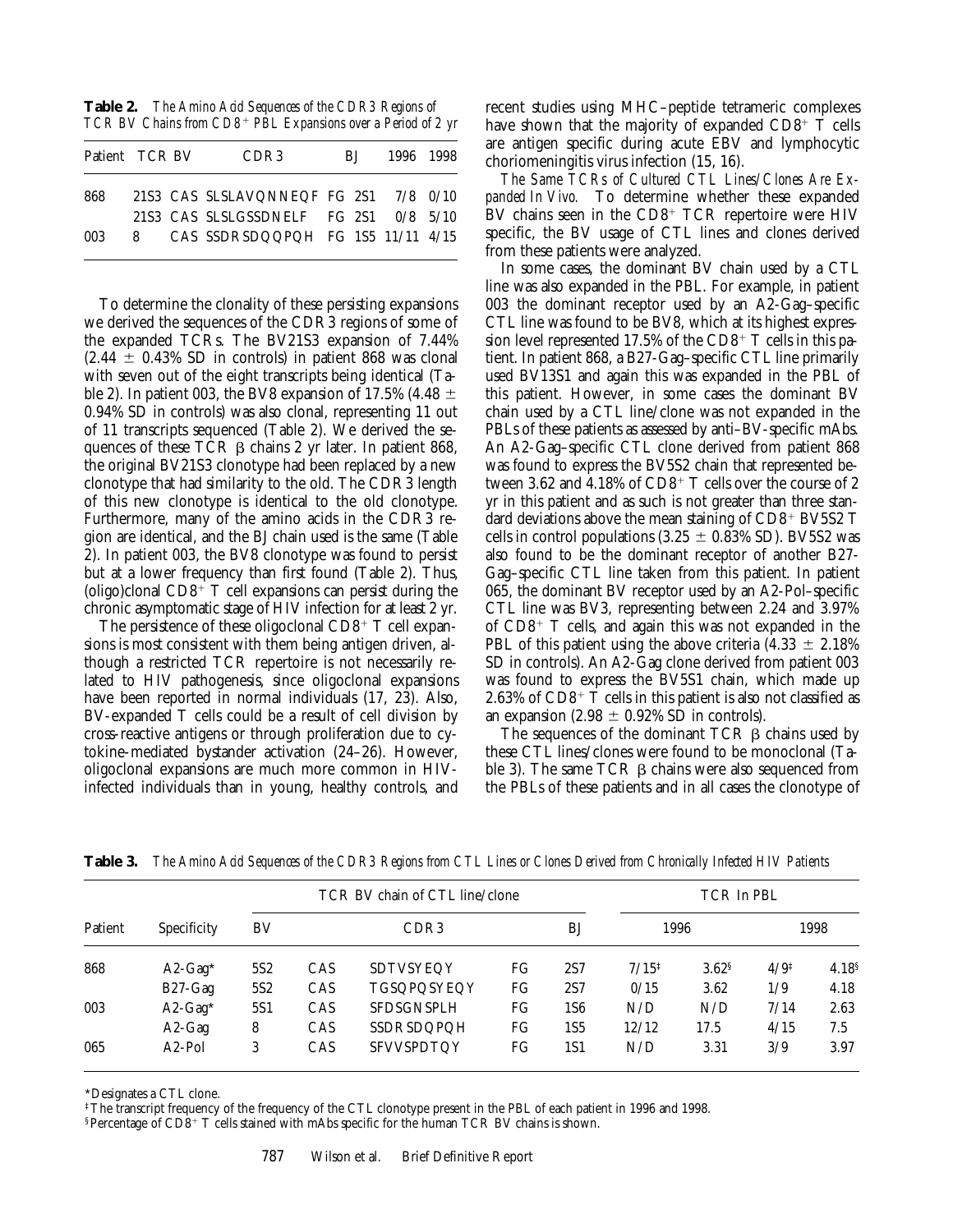

Figure 1. The TCR usage of HIV-specific CD8<sup>+</sup> T cells in vivo. PBL taken from patients 868 and 003 were stained with HLA A2–SLYNTVATL tetrameric complexes. The PBL of patient 868 was also stained with a HLA B27–KRWIIMGLNK tetrameric complex, whereas the PBL taken from patient 065 was stained with the HLA A2–ILKEPVHGV tetramer. The tetramer was used to stain PBL in conjunction with CD8 and a panel of BV chain–specific mAbs. In patient 868, the A2-Gag tetramer stained 1.74% of the circulating CD8<sup>1</sup> T cells, of which BV5S2 made up 75% (*A*). The B27-Gag tetramer also stained 4.32% of the circulating CD8+ T cells from this patient, of which BV13S1 and BV5S2 made up 37 and 22%, respectively (*B*). In patient 065, the A2-Pol tetramer stained 1.14% of the circulating CD8<sup>1</sup> T cells, of which BV3 made up 100% (*C*).

the CTL line/clone was detected in the PBL. In patient 868, the BV5S2 A2-Gag clonotype was found to be present in the PBL in 7 out of 15 BV5S2-primed transcripts sequenced (Table 3). The BV5S2 B27-Gag clonotype was not found in the PBL at this time point. However, 2 yr later the B27-Gag clonotype was present in one out of nine transcripts sequenced from the PBLs (Table 3). In addition, the A2-Gag clonotype was found to persist being present in four out of nine transcripts sequenced (Table 3). In patient 003, the BV8 clonotype found in the PBL was identical to the BV8 clone used by the A2-Gag line derived from this patient. This BV8 clonotype also persisted  $>1$  yr later at a lower frequency (4 out of 15 BV8 transcripts sequenced) (Table 3). The BV5S1 clonotype of the A2-Gag–restricted CTL clone derived from this patient was also found in the PBLs at a frequency of 7 out of 14 BV5S1-primed transcripts sequenced (Table 3). Finally, in patient 065, the BV3 clonotype used by the A2-Pol line was found in three out of the nine transcripts sequenced from the PBL (Table 3).

Thus, in most cases the expanded BV chains seen in the PBLs appear to be HIV specific as shown by the presence of the same clonotype in the PBL and CTL line/clone. Furthermore, some of the smaller expansions, detectable only by sequence analysis, show that analysis of TCR repertoire by the use of BV TCR–specific mAbs can be insufficient to identify clonally expanded T cell populations. This result also suggests that the  $CD8<sup>+</sup> TCR$  repertoire is even more restricted than previously thought. This is supported by recent studies that have used CDR3 size spectratyping to analyze the TCR repertoire in HIV-infected individuals (27, 28).

The BV Usage of HIV-specific CD8<sup>+</sup> T Cells In Vivo Di*rectly Correlates with the BV Usage of CTL Line/Clones.* To determine directly the BV usage of circulating HIVspecific  $CD8^+$  T cells in these patients, MHC–peptide tetrameric complexes were used to stain the PBL with anti-CD8 mAb and a panel of anti–BV-specific mAbs.

In patient 868, the A2-Gag tetramer stained 1.74% of circulating  $CD8^+$  T cells, of which BV5S2 made up 75% (Fig. 1 *A*). These A2-Gag–specific cells were found to persist for at least 2 yr (data not shown). The B27-Gag tetramer also stained 4.32% of circulating  $CD8^+$  T cells from this patient. BV13S1 made up 37% of these HIV-specific cells, and BV5S2 made up another 22% (Fig. 1 *B*). Thus, in this patient, the same BV receptors that dominated the CTL lines/clones are used by the circulating HIV-specific  $CD8^+$  T cells seen in vivo. In patient 065, the A2-Pol tetramer stained 1.14% of circulating  $CD8^+$  T cells. These HIV-specific cells all used BV3 as their TCR (Fig. 1 *C*). Again, the same BV chain dominated the A2-Pol line derived from this patient. The A2-Gag tetramer stained 3.2% of circulating  $CD8^+$  T cells in patient 003. Several different BV chains stained with tetramer-positive cells, including BV8 and BV5S1, which stained  $\sim$ 7 and 27%, respectively (data not shown). This is consistent with the TCR BV chain expressed by the A2-Gag–restricted CTL line and clone derived from this patient.

In all the patients studied, the TCR usage of the circulating HIV-specific cells were made up of the BV chains used by the CTL lines/clones. However, some of the expanded BV chains seen in the  $CD8<sup>+</sup> TCR$  repertoire were not used by the CTL lines/clones we analyzed, and they did not stain with the tetrameric MHC–peptide complexes we used. For example, patient 868 exhibited expansions in BV5S2, BV8, BV13S1, and BV21S3, of which only BV5S2 and BV13S1 are shown to be HIV specific. One explanation for this is that these expanded T cells are cytotoxic to as yet undefined HIV epitopes. In addition, we only analyzed the A2- and B27-restricted CTL response in these patients. The other expanded T cells could be restricted by other MHC class I alleles expressed by the patients. The fact that such expanded  $CD8^+$  T cells are oligoclonal in nature is consistent with antigen-specific expansion.

**Table 4.** *The BV5S2 Amino Acid Sequences of A2-Gag–specific Cells Sorted from 868 PBL Using an A2-Gag Tetrameric Complex*

| BV              |      | CDR <sub>3</sub> | BJ  |     | Frequency |  |
|-----------------|------|------------------|-----|-----|-----------|--|
| 5S <sub>2</sub> | CAS. | SDTVSYEQY        | FG. | 2S7 | $10/18*$  |  |
| 5S <sub>2</sub> | CAS  | SLVGQGVNEQY      | FG. | 2S5 | 8/18      |  |

\*This sequence was also used by the A2-Gag–specific CTL clone from this patient (see Table 3).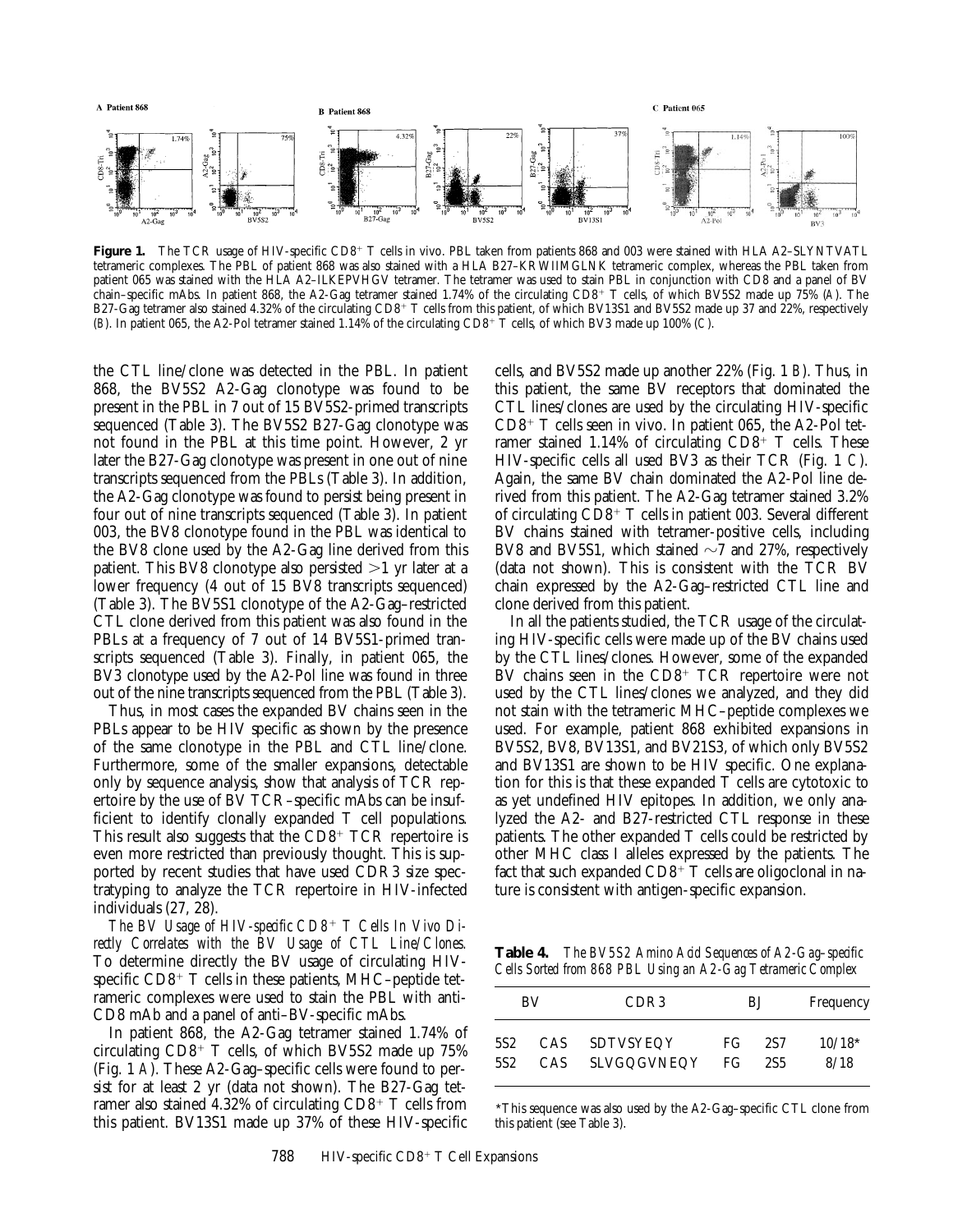*The Clonotype of HIV-specific Cells In Vivo Is Identical to that Used by CTL In Vitro.* Although the HIV-specific cells in vivo use the same TCR BV chain as the CTL lines/clones, the clonotype of the TCR may be different. To determine whether the BV5S2 clonotype of the A2-Gag CTL clone present in the PBL is used by HIV-specific T cells in vivo, A2-Gag–specific cells were sorted from the PBL of patient 868. BV5S2 sequence analysis of the A2-Gag–specific cells revealed the presence of the same BV5S2 clonotype seen in the CTL clone in 10 out of 18 transcripts sequenced. One

other clonotype was also present. (Table 4). Thus, the dominant receptors used by CTL lines/clones in vitro are expanded in the PBLs and are HIV specific.

In conclusion, we have shown that clonally expanded populations of  $CD8^+$  T cells detected by the use of antihuman BV chain–specific mAbs and sequence analysis are HIV specific in vivo during the chronic asymptomatic stage of HIV infection. Thus, the majority of expanded  $CD8^+$  T cells are driven to proliferate by antigen and can persist for more than two years.

We would like to thank all staff at the Oxford Haemophiliac Centre and GUM (Genito-Urinary Medicine) Clinic at High Wycombe for blood samples.

This work was supported by grants from the Medical Research Council (UK).

Address correspondence to J.D.K. Wilson, Institute of Molecular Medicine, John Radcliffe Hospital, Oxford, OX3 9DS, UK. Phone: 44-1865-222-334; Fax: 44-1865-222-502; E-mail: jamie.wilson@green.ox.ac.uk

*Received for publication 8 May 1998 and in revised form 2 June 1998.*

#### **References**

- 1. Koup, R.A., J.T. Safrit, Y. Cao, C.A. Andres, Y. Wu, G. McLeod, W. Borkowsky, C. Farthing, and D.D. Ho. 1994. Temporal association of cellular immune response with the initial control of viremia in primary HIV-1 syndrome. *J. Virol*. 67:1707–1711.
- 2. Moss, P.A.H., S.L. Rowland-Jones, P.M. Frodsham, S. McAdam, P. Giangrande, A.J. McMichael, and J.I. Bell. 1995. Persistent high frequency of human immunodeficiency virus–specific cytotoxic T cells in peripheral blood of infected donors. *Proc. Natl. Acad. Sci. USA*. 92:5773–5777.
- 3. Hoffenbach, A., P. Langlade-Demoyen, E. Vilmer, G. Dadaglio, F. Michel, C. Mayaud, B. Autran, and F. Plata. 1989. Very high frequencies of HIV specific cytotoxic T lymphocytes in humans. *J. Immunol*. 142:452–456.
- 4. Gotch, M., D.F. Nixon, N. Alp, A.J. McMichael, and L.K. Borysievicz. 1990. High frequency of memory and effector Gag-specific cytotoxic T lymphocytes in HIV seropositive individuals. *Int. Immunol*. 2:707–712.
- 5. Riviere, Y., M.B. McChesney, F. Porrot, F. Tanneau-Salvadori, P. Sansonetti, O. Lopez, G. Pialoux, V. Feuillie, M. Mollereau, S. Chamaret, et al. 1995. Gag-specific cytotoxic responses to HIV type-1 are associated with a decreased risk of progression to AIDS-related complex or AIDS. *AIDS Res. Hum. Retroviruses.* 118:903–907.
- 6. Ogg, G.S., X. Jin, S. Bonhoeffer, P.R. Dunbar, M.A. Nowak, S. Monard, J.P. Segal, Y. Cao, S.L. Rowland-Jones, V. Cerundolo, et al. 1998. Quantitation of HIV-1–specific cytotoxic T lymphocytes and plasma load viral RNA. *Science.* 279:2103–2106.
- 7. Price, D.A., P.J. Goulder, P. Klenerman, A.K. Sewell, P.J. Easterbrook, M. Troop, C.R. Bangham, and R.E Philips. 1997. Positive selection of HIV-1 cytotoxic T lymphocytes escape variants during primary infection. *Proc. Natl. Acad. Sci. USA.* 94:1890–1895.
- 8. Goulder. P.J., R.E. Philips, R.A. Colbert, S. McAdam, G.

Ogg, M.A. Nowak, P. Giangrande, G. Luzzi, B. Morgan, A. Edwards, et al. 1997. Late escape from an immunodominant cytotoxic T lymphocyte response associated with progression to AIDS. *Nat. Med.* 3:212–217.

- 9. Pantaleo, G., J.F. Demarest, H. Soudeyns, C. Grazios, F. Denis, J.W. Adelsberger, P. Borrow, M.S. Saag, G.M. Shaw, R.P. Sekaly, and A.S. Fauci. 1994. Major expansion of  $CD8+T$  cells with a predominant V $\beta$  usage during the primary immune response to HIV. *Nature.* 370:463–467.
- 10. Callan, M.F.C., N. Steven, P. Krausa, J.D.K. Wilson, P.A.H. Moss, G.M. Gillespie, J.I. Bell, A.B. Rickinson, and A.J. Mc-Michael. 1996. Large clonal expansions of  $CD8+T$  cells in acute infectious mononucleosis. *Nat. Med.* 2:906–911.
- 11. Chen, Z.W., Z.C. Kou, C. Lekutis, L. Shen, D. Zhou, M. Halloran, J. Li, J. Sodroski, D. Lee-Parritz, and N.L. Letvin. 1995. T cell receptor  $V\beta$  repertoire in an acute infection of rhesus monkeys with simian immunodeficiency viruses and a chimeric simian–human immunodeficiency virus. *J. Exp. Med.* 182:21–31.
- 12. Pantaleo, G., H. Soudeyns, J.F. Demarest, M. Vaccarezza, C. Grazios, S. Paolucci, M. Daucher, O.J. Cohen, F. Denis, W.E. Biddison, et al. 1997. Evidence for rapid disappearance of initially expanded HIV-specific CD8+  $\dot{T}$  cell clones during primary HIV infection. *Proc. Natl. Acad. Sci. USA*. 94: 9848–9853.
- 13. Wilson, J.D.K., M. Cranage, N. Cook, S. Leech, A.J. Mc-Michael, and M.F.C. Callan. 1998. Evidence for the persistence of monoclonal expansions of  $CD8+T$  cells following primary SIV infection. *Eur. J. Immunol*. 28:1172–1180.
- 14. Altman, J.D., P.A.H. Moss, P.J. Goulder, D.H. Barouch, M.G. McHeyzer-Williams, J.I. Bell, A.J. McMichael, and M.M. Davis. 1996. Phenotypic analysis of antigen specific T lymphocytes. *Science.* 274:94–96.
- 15. Callan, M.F.C., L. Tan, N. Annels, G.S. Ogg, J.D.K. Wilson, C.A O'Callaghan, N. Stevens, A.J. McMichael, and A.B.